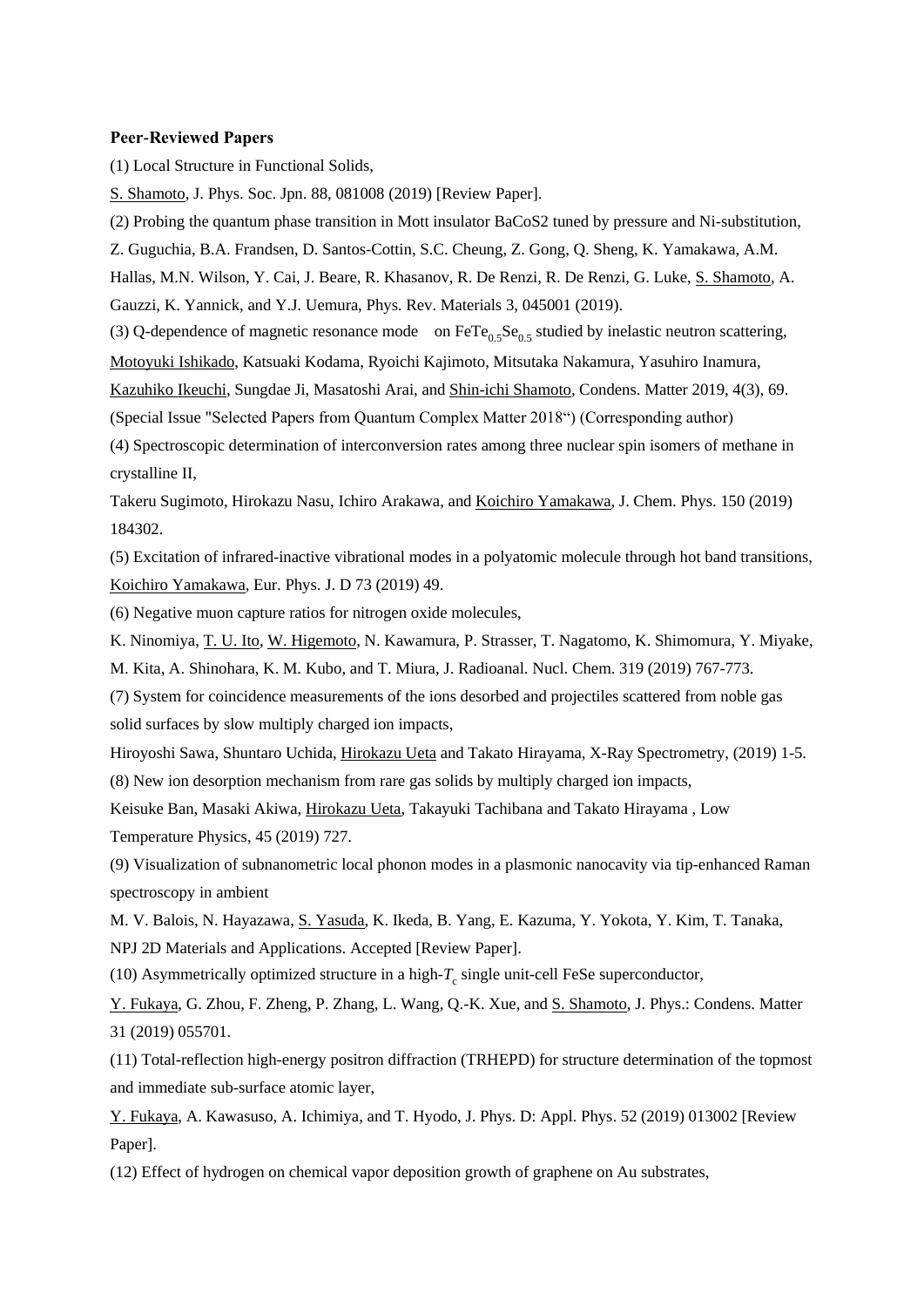Tomo-o Terasawa, Takanobu Taira, Satoshi Yasuda, Seiji Obata, Koichiro Saiki, and Hidehito Asaoka, Jpn. J. Appl. Phys. 58 (2019) SIIB17.

(13) Longitudinal strain of epitaxial graphene monolayers on SiC substrates evaluated by z-polarization Raman microscopy, Yuika Saito, Kenshiro Tokiwa, Takahiro Kondo, Jianfeng Bao, Tomo-o Terasawa, Wataru Norimatsu, and Michiko Kusunoki, AIP Advances 9 (2019) 065314.

(14) "Characterization and optimization of ultra slow muon beam at J-PARC/MUSE: A simulation study"

A.D. Pant, T. Adachi, P. Strasser, Y. Ikedo, Y. Oishi, J. Nakamura, W. Higemoto, K. Shimomura, R.

Kadono, Y. Miyake, E. Torikai, Nucl. Inst. Meth. In Phys, Res. A 929, 129(2019).

(15) "Initial quantum levels of captured muons in  $\mathrm{CO}, \mathrm{CO}_2$ , and  $\mathrm{COS}$ " Go Yoshida, Kazuhiko Ninomiya,

Makoto Inagaki, Wataru Higemoto, Patrick Strasser, Naritoshi Kawamura, Koichiro Shimomura, Yasuhiro

Miyake, Taichi Miura, Kenya M. Kubo, Atsushi ShinoharaJ Radioanal Nucl Chem 320(2), 283 (2019)

(16) "Fabrication of nm-thick palladium hydride and observation of its relaxation", T. Ozawa, R. Shimizu,

S. Ogura, T. Hitosugi, K. Fukutani, J. Vac. Surf. Sci. 62, 492 (2019).

(17) "Changes of RHEED intensity with hydrogen position on metal surface",

T. Kawamura, K. Fukutani, Surf. Sci. 688 (2019) 7.

(18) "Hydrogen distribution and electronic structure of  $TiO<sub>2</sub>(110)$  hydrogenated with low-energy hydrogen ion",

Y. Ohashi, N. Nagatsuka, S. Ogura, K. Fukutani, J. Phys. Chem. C 123 (2019) 10319.

(19) "Electronic and spin states modulation on Fe\$\_3\$O\$\_4\$(111) surfaces"

K. Asakawa, Y. Miura, N. Nagatsuka, K. Takeyasu, M. Matsumoto, K.Fukutani, Phys. Rev. B 99, 085442 (2019).

(20) Controllably boron-doped epitaxial graphene grown by thermal decomposition of a B4C thin film,

Wataru Norimatsu, Keita Matsuda, Tomo-o Terasawa, Nao Takata, Atsushi Masumori, Keita Ito, Koji Oda, Takahiro Ito, Akira Endo, Ryoji Funahashi, Michiko Kusunoki, Nanotechnology, accepted.

(21) Polaronic nature of a muonium-related paramagnetic center in  $SrTiO<sub>2</sub>$ 

T. U. Ito, W. Higemoto, A. Koda, and K. Shimomura, Appl. Phys. Lett. 115 (2019) 192103.

(22) Visualization of subnanometric local phonon modes in a plasmonic nanocavity via tip-enhanced Raman spectroscopy in ambient

M. V. Balois, N. Hayazawa, S. Yasuda, K. Ikeda, B. Yang, E. Kazuma, Y. Yokota, Y. Kim, T. Tanaka, NPJ 2D Materials and Applications. 3, 38 (2019) [Review Paper]

(23) Nuclear spin conversion of  $H_2$ ,  $H_2O$ , and CH<sub>4</sub> interacting with diamagnetic insulators,

Koichiro Yamakawa and Katsuyuki Fukutani, J. Phys. Soc. Jpn. (accepted). [Review Paper]

(24) Structural of superconducting Ca-intercalated bilayer Graphene/SiC studied using total-reflection high-energy positron diffraction,

Y. Endo, Y. Fukaya, I. Mochizuki, A. Takayama, T. Hyodo, and S. Hasegawa, Carbon 157 (2019) 857. (25) Negatively charged muonium and related centers in solids , Takashi U. Ito, Wataru Higemoto, Koichiro Shimomura , J. Phys. Soc. Jpn., accepted. [invited review]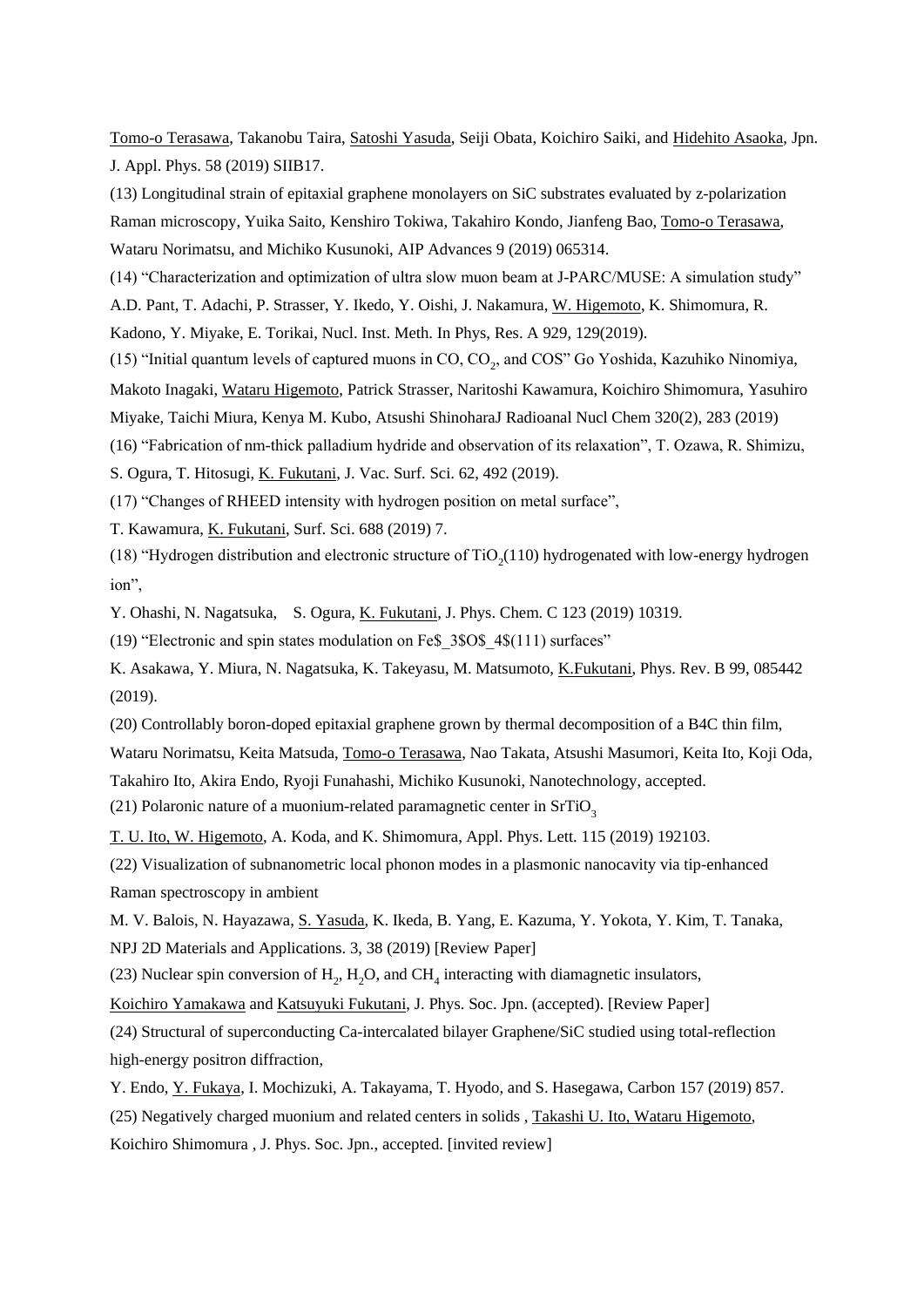(26) High-temperature short-range order in Mn3RhSi, Hiroki Yamauchi, Dita Puspita Sari, Isao Watanabe, Yukio Yasui, Lieh-Jeng Chang, Keietsu Kondo, Takashi U. Ito, Motoyuki Ishikado, Masato Hagihara, Matthias D. Frontzek, Songxue Chi, Jaime A. Fernandez-Baca, James S. Lord, Adam Berlie, Atsuhiro Kotani, Shigeo Mori & Shin-ichi Shamoto,

Communications Materials 1, 43 (2020).

(27) Ultralow-energy magnon anomaly in yttrium iron garnet, Shin-ichi Shamoto, Yukio Yasui, Masato Matsuura, Mitsuhiro Akatsu, Yoshiaki Kobayashi, Yuichi Nemoto, and Jun'ichi Ieda

Phys. Rev. Research 2, 033235 (2020).

(28) Electronic structure of a  $(3\times3)$ -ordered silicon layer on Al(111),

Y. Sato, Y. Fukaya, M. Cameau, A. K. Kundu, D. Shiga, R. Yukawa, K. Horiba, C.-H. Chen, A. Huang,

H.-T. Jeng, T. Ozaki, H. Kumigashira, M. Niibe, and I. Matsuda, Phys. Rev. Mater. 4 (2020) 064005.

(29) Confinement of Hydrogen Molecules at Graphene–Metal Interface by Electrochemical Hydrogen Evolution Reaction

Satoshi Yasuda, Kazuhisa Tamura, Tomo-o Terasawa, Masahiro Yano, Hideaki Nakajima, Takahiro Morimoto, Toshiya Okazaki, Ryuushi Agari, Yasufumi Takahashi, Masaru Kato, Ichizo Yagi, and Hidehito Asaoka, J. Phys. Chem. C 124, 5300–5307 (2020).

(30) Fast nuclear-spin conversion of  $H_2$  trapped in  $CO_2$  matrix,

Koichiro Yamakawa, Atsuki Ishibashi, Toshinobu Namiyoshi, Yuichi Azuma, and Ichiro Arakawa, Phys. Rev. B 102 (2020) 041401(R).

(31) Terahertz and mid-infrared spectroscopy of matrix-isolated clusters and matrix-sublimation ice of  $D_2O$ 

Koichiro Yamakawa, Hirokazu Nasu, Natsumi Suzuki, Genki Shimizu, and Ichiro Arakawa, J. Chem. Phys. 152 (2020) 174310.

(32) Electronic Effects of Nitrogen Atoms of Supports on Pt–Ni Rhombic Dodecahedral Nanoframes for Oxygen Reduction,

M. Kato, R. Nakahoshiba, K. Ogura, S. Tokuda, S. Yasuda, K. Higashi, T. Uruga, Y. Uemura, I. Yagi, ACS Appl. Energy Mater. 3 (2020) 6768.

(33) Structure of quasi-free-standing graphene on the SiC (0001) surface prepared by the rapid cooling method,

Tatsuya Sumi, Kazuki Nagai, Jianfeng Bao, Tomo-o Terasawa, Wataru Norimatsu, Michiko Kusunoki, Yusuke Wakabayashi, Applied Physics Letters 117 (14), 143102 (2020).

(34) Direct measurement of fast ortho-para conversion of molecularly chemisorbed  $H_2$  on Pd(210)

H. Ueta, Y. Sasakawa, D. Ivanov, S. Ohno, S. Ogura and K. Fukutani

Phys. Rev. B, 102, 121407(R) (2020).

(35) Emergence of nearly flat bands through a kagome lattice embedded in an epitaxial two-dimensional Ge layer with a bitriangular structure,

A. Fleurence, C.-C. Lee, R. Friedlein, Y. Fukaya, S. Yoshimoto, K. Mukai, H. Yamane, N. Kosugi, J. Yoshinobu, T. Ozaki, and Y. Yamada-Takamura, Phys. Rev. B 102 (2020) 201102(R)